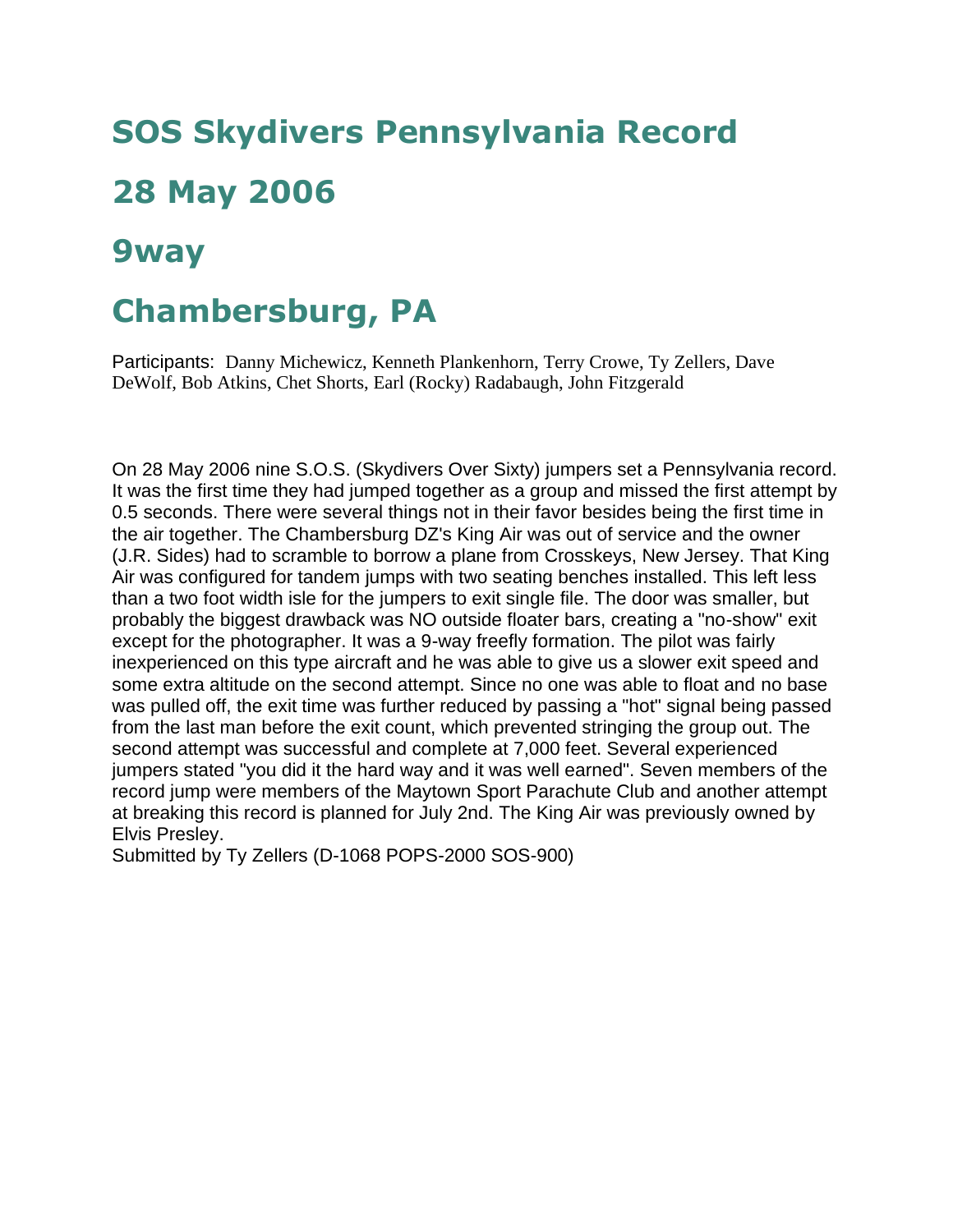

Photo by Jim Griffith